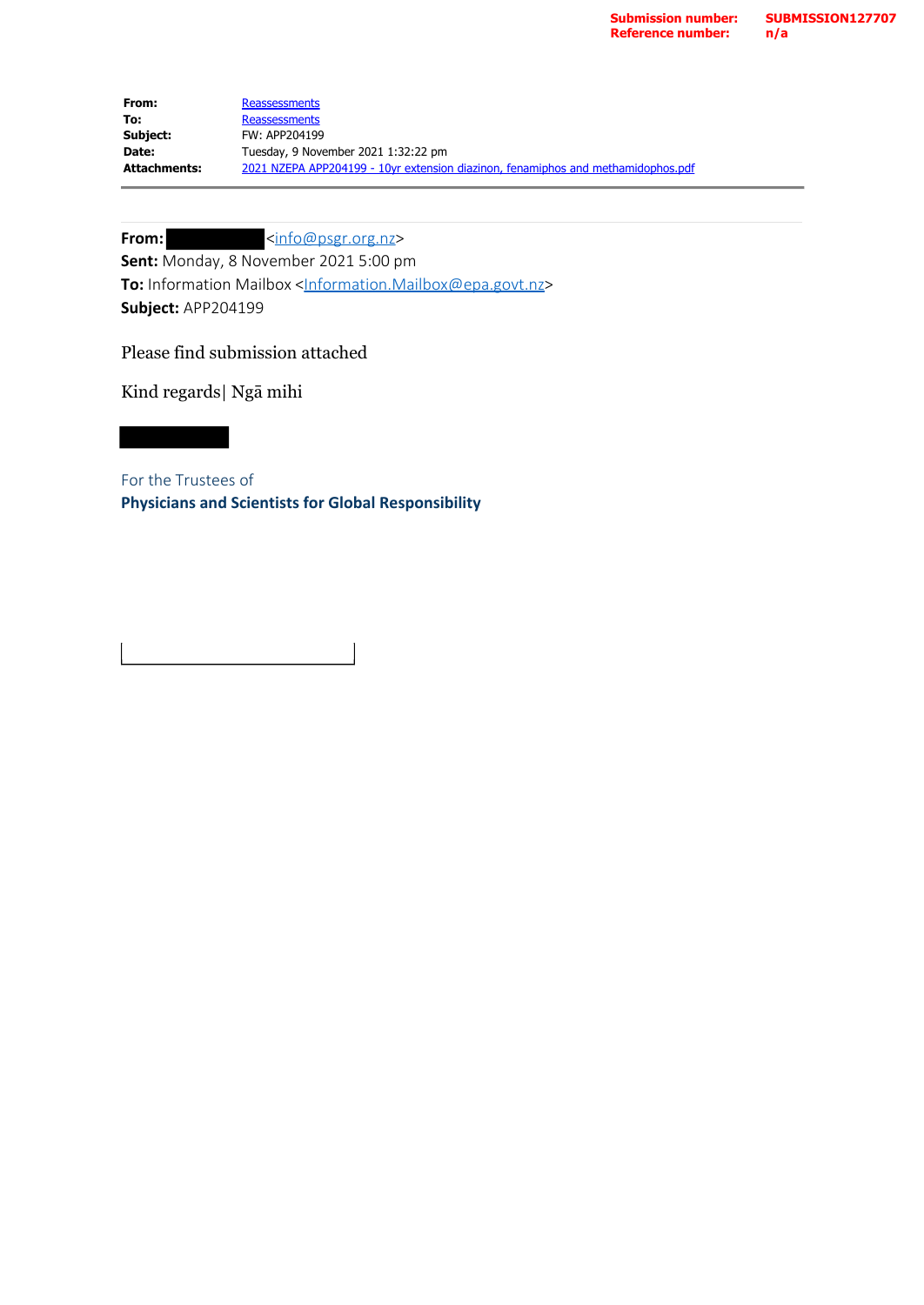## **Physicians & Scientists for Global Responsibility**

| Submission to:  | New Zealand Environmental Protection Authority (NZEPA) |
|-----------------|--------------------------------------------------------|
| Contact person: |                                                        |
| Address:        | PO Box 16164 Bethlehem Tauranga 3147                   |
| Ph:             |                                                        |
| Email:          | info@psgr.org.nz                                       |

## Re: **APP204199 - reassessment of diazinon, fenamiphos and methamidophos**

- 1. The Physicians and Scientists for Global Responsibility (PSGR) recommends against extension of the current expiry date of the active ingredients in question. The current expiry date for the time-limited approvals for substances containing these active ingredients is 1 July 2028 for diazinon, and 1 July 2023 for fenamiphos and methamidophos.
- 2. These pesticides pose manifold health risks to vertebrates and non-vertebrates and have endocrine-disrupting and neurotoxic action, and these risks have been known for many years. The NZEPA is well aware of submissions from the Pesticide Action Network Aotearoa New Zealand (PAN ANZ) over many years drawing attention to the human and health risk that is evident in the published scientific literature.<sup>1</sup>
- 3. The rationale of extension by the applicant due to the fact that there are no alternatives is unsupportable.<sup>2 3</sup> There is an extensive organic and regenerative knowledge network that provides information and support for producers to transition away from industrial chemical use towards both integrated weed management and organic methods.

<sup>&</sup>lt;sup>1</sup> E.g. Submission to: Environmental Protection Authority Te Mana Rauhii Taiao Subject: Reassessment of organophosphate and carbamate insecticides From: Pesticide Action Network Aotearoa New Zealand (PAN ANZ) Contact: Dr Meriel Watts Date: January 22nd, 2013

<sup>&</sup>lt;sup>2</sup> Merfield C.N. 2019. Integrated weed management in arable crop systems Report written for Foundation for Arable Research (FAR) December 2019.

<sup>3</sup> OANZ 2021. Time for Action 2020/21 New Zealand Organic Sector Market Report. Organics Aotearoa New Zealand. https://www.oanz.org/market-reports